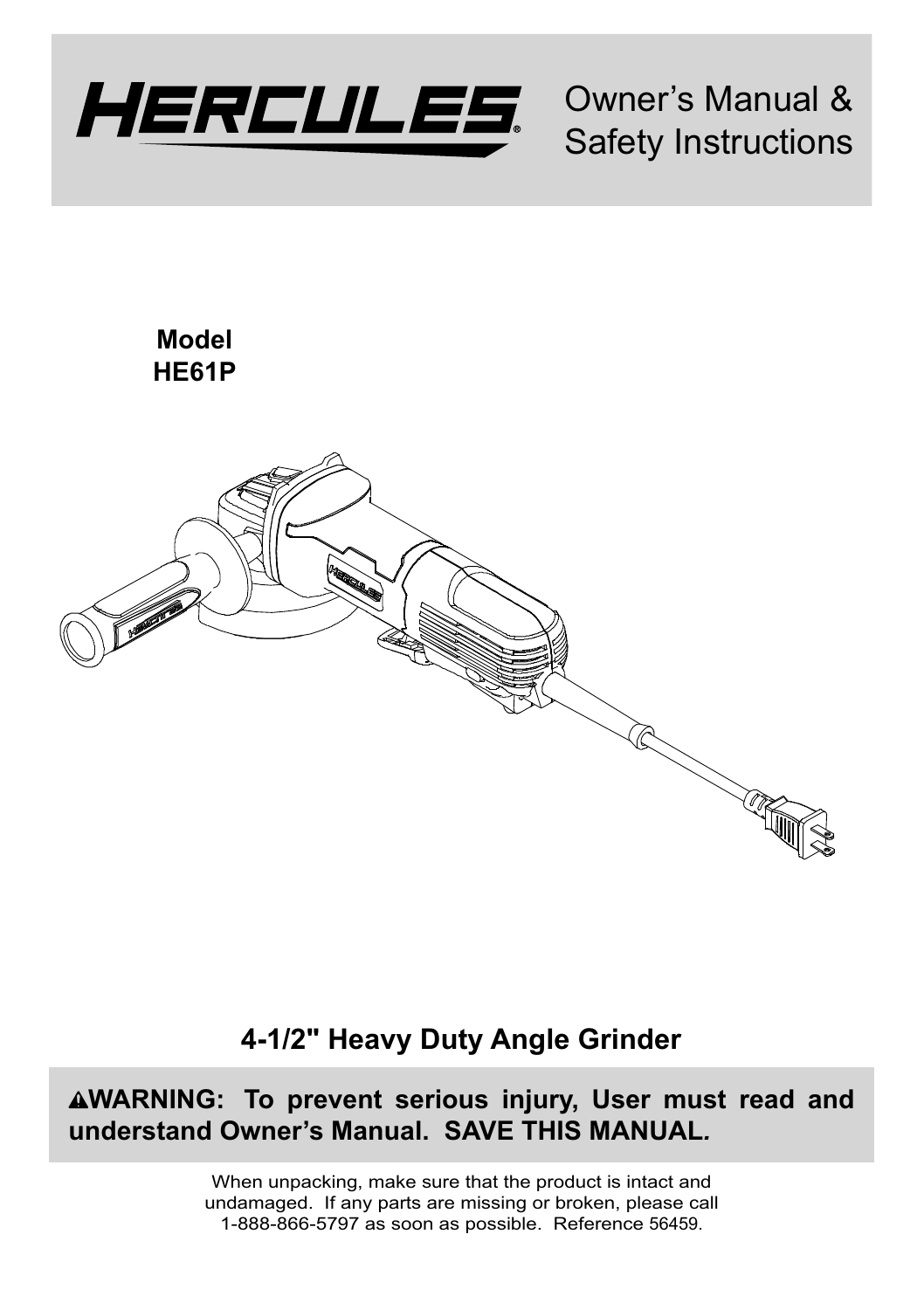# *IMPORTANT SAFETY INFORMATION*

### *GENERAL POWER TOOL SAFETY WARNINGS*

# **AWARNING**

**Read all safety warnings and all instructions.**  *Failure to follow the warnings and instructions may result in electric shock, fire and/or serious injury.* **Save all warnings and instructions for future reference.**  *The term "power tool" in the warnings refers to vour mains-operated (corded) power tool.* 

#### *Work Area Safety*

- 1. **Keep work area clean and well lit.**  *Cluttered or dark areas invite accidents.*
- 2. **Do not operate power tools in explosive atmospheres, such as in the presence of flammable liquids, gases or dust.** *Power tools FIFRER Create sparks which may ignite the dust or fumes.*
- 3. **Keep children and bystanders away while operating a power tool.** *Distractions can cause you to lose control.*

### *Electrical Safety*

- 1. **Power tool plugs must match the outlet. Never modify the plug in any way. Do not use any adapter plugs with grounded power tools.** Unmodified plugs and matching *outlets will reduce risk of electric shock.*
- 2. **Avoid body contact with grounded surfaces such as pipes, radiators, ranges and refrigerators.** *There is an increased risk of electric shock if your body is grounded.*
- 3. **Do not expose power tools to rain or wet**  conditions. Water entering a power tool *will increase the risk of electric shock.*
- 4. **Do not abuse the cord. Never use the cord for carrying, pulling or unplugging the power tool. Keep cord away from heat, oil, sharp edges or moving parts.** *Damaged or entangled cords increase the risk of electric shock.*
- 5. **When operating a power tool outdoors, use an extension cord suitable for outdoor use.** *Use of a cord suitable for outdoor use reduces the risk of electric shock.*

6. **If operating a power tool in a damp location is unavoidable, use a Ground Fault Circuit Interrupter (GFCI) protected supply.** *Use of a GFCI reduces the risk of electric shock.*

#### *Personal Safety*

- 1. **Stay alert, watch what you are doing and use common sense when operating a power tool. Do not use a power tool while you are tired or under the influence of drugs, alcohol or medication.** A moment of inattention while operating power *tools may result in serious personal injury.*
- 2. **Use safety equipment. Always wear eye protection.** Safety equipment such as *dust mask, non-skid safety shoes, hard hat,*  or hearing protection used for appropriate conditions will reduce personal injuries.
- 3. **Prevent unintentional starting. Ensure the switch/ trigger is in the off-position before connecting to power source and/or battery pack, picking**  up or carrying the tool. Carrying power tools *with your finger on the switch or energizing power tools that have the switch on invites accidents.*
- 4. **Remove any adjusting key or wrench before turning the power tool on.** A wrench or a key left attached to a rotating part of the power tool may result in personal injury.
- 5. **Do not overreach. Keep proper footing and balance at all times.** *This enables better control*  of the *power tool* in unexpected situations
- 6. **Dress properly. Do not wear loose clothing or jewelry. Keep your hair, clothing and gloves away from moving parts.** *Loose clothes, jewelry*  or long hair can be caught in moving parts.
- 7. **If devices are provided for the connection of dust extraction and collection facilities, ensure these are connected and properly used.** *Use of dust collection can reduce dust-related hazards.*
- 8. **Only use safety equipment that has been approved by an appropriate standards agency.** Unapproved safety equipment may not provide  $B$ *adequate protection. Eve protection must be* ANSI-approved and breathing protection *<u>P</u> <i>PNIOSH-approved for the* specific hazards in the work area.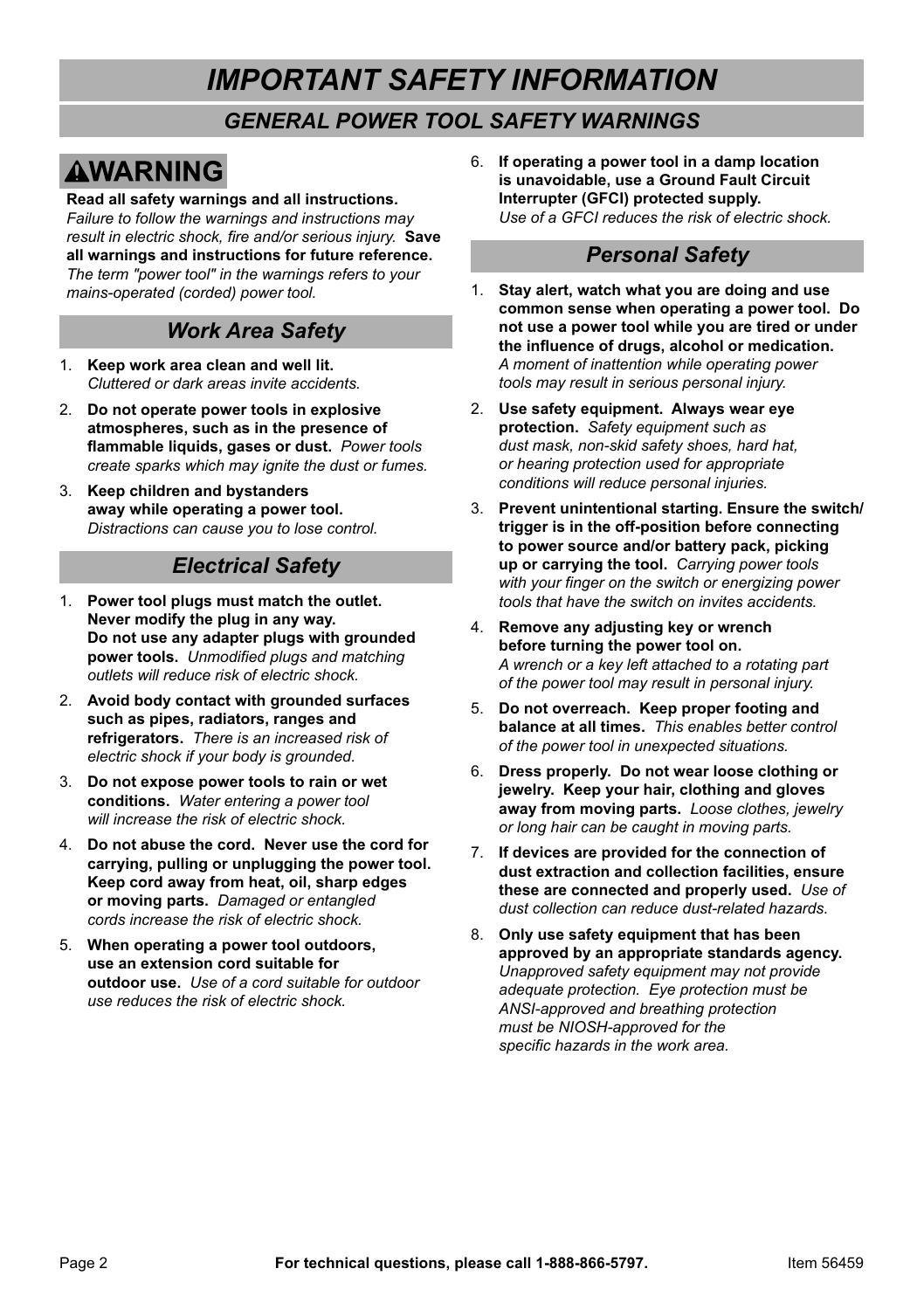## *Power Tool Use and Care*

- 1. **Do not force the power tool. Use the correct power tool for your application.** The correct power tool will do the job better and *safer at the rate for which it was designed.*
- 2. **Do not use the power tool if the Switch does not turn it on and off.** Any power tool *that cannot be controlled with the Switch is dangerous and must be repaired*
- 3. **Disconnect the plug from the power source before making any adjustments, changing accessories, or storing power tools.** *Such preventive safety measures reduce the* risk of starting the power tool accidentally.
- 4. **Store idle power tools out of the reach of children and do not allow persons unfamiliar with the power tool or these instructions to operate the power tool.** *Power tools are dangerous in the hands of untrained users.*
- 5. **Maintain power tools. Check for misalignment or binding of moving parts, breakage of parts and any other condition that may affect the power tool's operation. If damaged, have the power tool repaired before use.** *Many accidents*  are caused by poorly maintained power tools.
- 6. **Keep cutting tools sharp and clean.** Properly *maintained cutting tools with sharp cutting edges are less likely to bind and are easier to control.*
- 7. **Use the power tool, accessories and tool bits etc. in accordance with these instructions, taking into account the working conditions and the work to be performed.** *Use of the DOWER tool for operations different from those intended could result in a hazardous situation.*

#### *Service*

**Have your power tool serviced by a qualified repair person using only identical replacement parts.** *This will ensure that the safety of the power tool is maintained.* 

#### *Safety Warnings Common for Grinding, Sanding, Wire Brushing, or Abrasive Cutting-off Operations*

- 1. **This power tool is intended to function as a grinder, sander, wire brush, or cut-off tool. Read all safety warnings, instructions, illustrations and specifications provided with this power tool.**  Failure to follow all instructions listed below may result in electric shock, fire and/or serious injury.
- 2. **Operations such as polishing are not recommended to be performed with this power tool.** Operations for which the power tool was not designed may create a hazard and cause personal injury.
- 3. **Do not use accessories which are not specifically designed and recommended by the tool manufacturer.** Just because the accessory can be attached to your power tool, it does not assure safe operation.
- 4. **The rated speed of the accessory must be at least equal to the maximum speed marked on the power tool.** Accessories running faster than their RATED SPEED can break and fly apart.
- 5. **The outside diameter and the thickness of your accessory must be within the capacity rating of your power tool.** Incorrectly sized accessories cannot be adequately guarded or controlled.
- 6. **The arbor size of wheels, flanges, backing pads or any other accessory must properly fit the spindle of the power tool.** Accessories with arbor holes that do not match the mounting hardware of the power tool will run out of balance, vibrate excessively and may cause loss of control.
- 7. **Do not use a damaged accessory. Before each use inspect the accessory such as abrasive wheels for chips and cracks, backing pad for cracks, tear or excess wear, wire brush for loose or cracked wires. If power tool or accessory is dropped, inspect for damage or install an undamaged accessory. After inspecting and installing an accessory, position yourself and bystanders away from the plane of the rotating accessory and run the power tool at maximum no-load speed for one minute.** Damaged accessories will normally break apart during this test time.
- 8. **Wear personal protective equipment. Depending on application, use face shield, safety goggles or safety glasses. As appropriate, wear dust mask, hearing protectors, gloves and workshop apron capable of stopping small abrasive or workpiece fragments. The eye protection must be capable of stopping flying debris generated by various operations.** The eye protection must be capable of stopping flying debris generated by various operations. The dust mask or respirator must be capable of filtering out particles generated by your operation. Prolonged exposure to high intensity noise may cause hearing loss.
- 9. **Keep bystanders a safe distance away from work area. Anyone entering the work area must wear personal protective equipment.** Fragments of workpiece or of a broken accessory may fly away and cause injury beyond immediate area of operation.
- 10. **Hold power tool by insulated gripping surfaces only, when performing an operation where the accessory may contact hidden wiring or its own cord.** An accessory contacting a ″live″ wire may make exposed metal parts of the power tool ″live″ and shock the operator.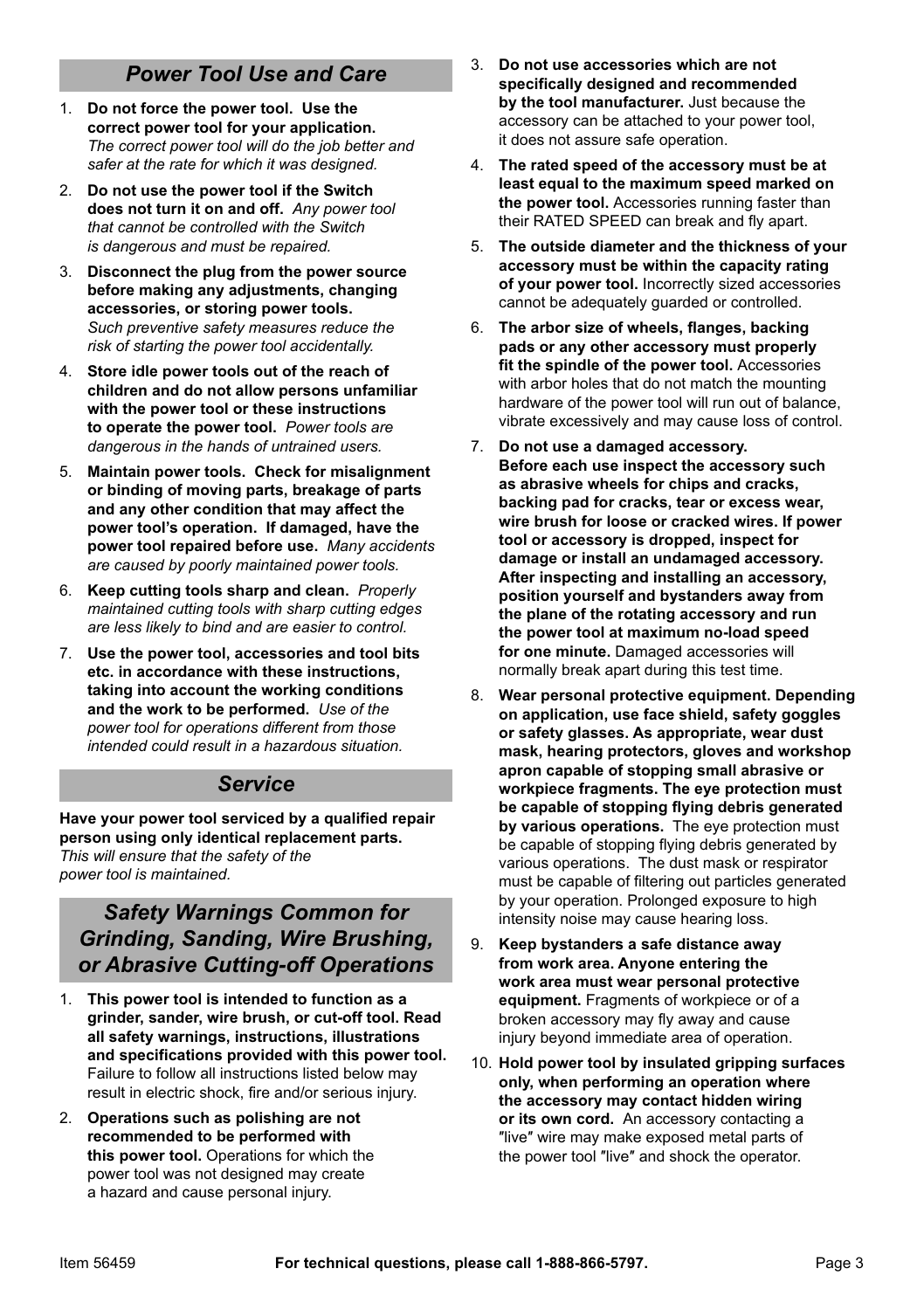11. **Position the cord clear of the spinning accessory.** 

If you lose control, the cord may be cut or snagged and your hand or arm may be pulled into the spinning accessory.

- 12. **Never lay the power tool down until the accessory has come to a complete stop.** The spinning accessory may grab the surface and pull the power tool out of your control.
- 13. **Do not run the power tool while carrying it at your side.** *Accidental contact with the*  spinning accessory could snag your clothing. pulling the accessory into your body.
- 14. **Regularly clean the power tool's air vents.** *The motor's fan will draw the dust inside*  the housing and excessive accumulation of *powdered metal may cause electrical hazards.*
- 15. **Do not operate the power tool near flammable**  materials. Sparks could ignite these materials.
- 16. **Do not use accessories that require liquid coolants.** *Using water or other liquid coolants may result in electrocution or shock.*
- 17. Maintain labels and nameplates on the tool. These carry important safety information. If unreadable or missing, contact Harbor Freight Tools for a replacement.
- 18. Avoid unintentional starting. Prepare to begin work before turning on the tool.
- 19. Do not depress the spindle lock when starting or during operation.
- 20. Do not leave the tool unattended when it is plugged into an electrical outlet. Turn off the tool, and unplug it from its electrical outlet before leaving.
- 21. Use clamps (not included) or other practical ways to secure and support the workpiece to a stable platform. Holding the work by hand or against your body is unstable and may lead to loss of control and personal injury.
- 22. This product is not a toy. Keep it out of reach of children.
- 23. People with pacemakers should consult their physician(s) before use. Electromagnetic fields in close proximity to heart pacemaker could cause pacemaker interference or pacemaker failure. In addition, people with pacemakers should:
	- Avoid operating alone.
	- Do not use with Switch locked on.
	- Properly maintain and inspect to avoid electrical shock.
	- Properly ground power cord. Ground Fault Circuit Interrupter (GFCI) should also be implemented
	- it prevents sustained electrical shock.

24. The warnings, precautions, and instructions discussed in this instruction manual cannot cover all possible conditions and situations that may occur. It must be understood by the operator that common sense and caution are factors which cannot be built into this product but must be supplied by the operator.

#### *Kickback and Related Warnings*

Kickback is a sudden reaction to a pinched or snagged rotating wheel, backing pad, brush or any other accessory. Pinching or snagging causes rapid stalling of the rotating accessory which in turn causes the uncontrolled power tool to be forced in the direction opposite of the accessory's rotation at the point of the binding.

For example, if an abrasive wheel is snagged or pinched by the workpiece, the edge of the wheel that is entering into the pinch point can dig into the surface of the material causing the wheel to climb out or kick out. The wheel may either jump toward or away from the operator, depending on direction of the wheel's movement at the point of pinching. Abrasive wheels may also break under these conditions.

Kickback is the result of power tool misuse and/or incorrect operating procedures or conditions and can be avoided by taking proper precautions as given below.

- 1. **Maintain a firm grip on the power tool and position your body and arm to allow you to resist kickback forces. Always use auxiliary handle, if provided, for maximum control over kickback or torque reaction during start-up.** The operator can control torque reactions or *kickback forces, if proper precautions are taken.*
- 2. **Never place your hand near the rotating accessory.** *Accessory may kickback over your hand.*
- 3. **Do not position your body in the area where power tool will move if kickback occurs.** Kickback will propel the tool in direction opposite to *the wheel's movement at the point of snagging.*
- 4. **Use special care when working corners, sharp edges etc. Avoid bouncing and snagging the**  accessory. Corners, sharp edges or bouncing *have a tendency to snag the rotating accessory and cause loss of control or kickback.*
- 5. **Do not attach a saw chain woodcarving blade or toothed saw blade.** *Such blades create frequent kickback and loss of control.*

### *Safety Warnings Specific for Grinding and Abrasive Cutting-off Operations*

1. **Use only wheel types that are recommended for your power tool and the specific guard designed for the selected wheel.** *Wheels for which the power tool was not designed cannot be adequately guarded and are unsafe.*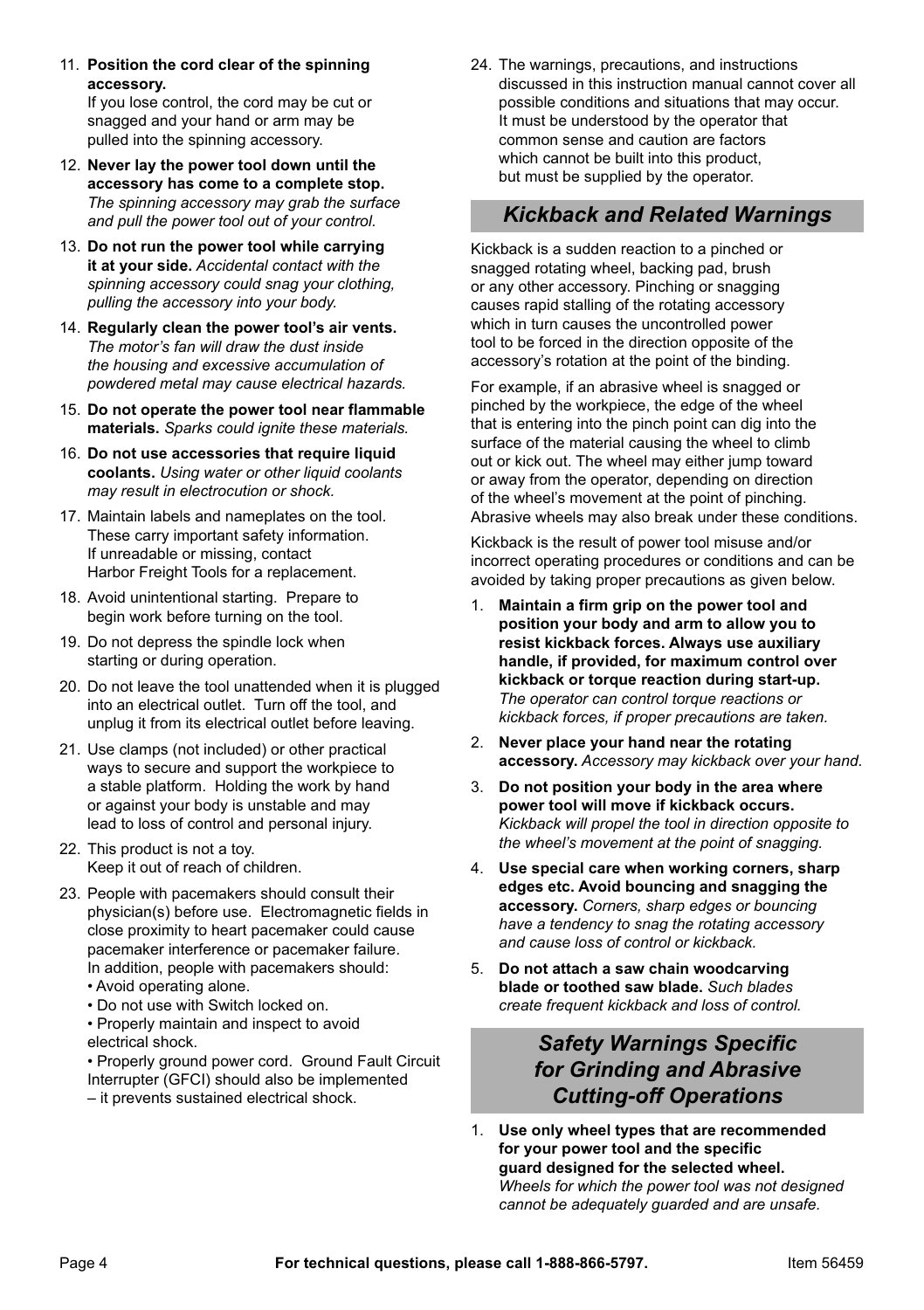- 2. **The guard must be securely attached to the power tool and positioned for maximum safety, so the least amount of wheel is exposed towards the operator.** *The quard helps to protect operator from broken wheel fragments and accidental contact with wheel.*
- 3. **Wheels must be used only for recommended applications. For example: do not grind with the side of cut-off wheel.** *Abrasive cut-off wheels*  are intended for peripheral grinding, side forces applied to these wheels may cause them to shatter.
- 4. **Always use undamaged wheel flanges that are of correct size and shape for your**  selected wheel. Proper wheel flanges support the wheel thus reducing the possibility of wheel *breakage. Flanges for cut-off wheels may be different from grinding wheel flanges.*
- 5. **Do not use worn down wheels from larger power tools.** *Wheel intended for larger power tool is not suitable for the higher* speed of a smaller tool and may burst.
- 6. **Dress appropriately.** *Wear leather leggings and <i>II II ICU/IIIII III ICO/IVEGIT during use. Do not wear pants* with cuffs, shirts with open pockets, or any clothing *that can catch and hold molten metal or sparks.*

#### *Safety Warnings Specific for Abrasive Cutting-off Operations*

- 1. **Do not "jam" the cut-off wheel or apply excessive pressure. Do not attempt to make an excessive depth of cut.** *Overstressing the*  wheel increases the loading and susceptibility *to twisting or binding of the wheel in the cut and the possibility of kickback or wheel breakage.*
- 2. **Do not position your body in line with and behind the rotating wheel.** *When the wheel,*  at the point of operation, is moving away from *vour body, the possible kickback may propel the* spinning wheel and the power tool directly at you.
- 3. **When wheel is binding or when interrupting a cut for any reason, switch off the power tool and hold the power tool motionless until the wheel comes to a complete stop. Never attempt to remove the cut-off wheel from the cut while the wheel is in motion otherwise kickback may occur.** *Investigate and take corrective action to eliminate the cause of wheel binding.*
- 4. **Do not restart the cutting operation in the workpiece. Let the wheel reach full speed and carefully re-enter the cut.** *The wheel may bind, walk up or kickback if the DOWER* tool is restarted in the workpiece.
- 5. **Support panels or any oversized workpiece to minimize the risk of wheel pinching** and **kickback**. Large workpieces *tend to sag under their own weight. Supports <i>PAYFH PAIRCED PAIRCED PAIRCED PAIRCED PAIRCED PAIRCED PAIRCED PAIRCED PAIRCED PAIRCED PAIRCED PAIRCED PAIRCED PAIRCED PAIRCED PAIRCED PAIRCED PAIRCED PAIRCED PAIRCED PAIRCED the line of cut and near the edge of the <u>Workpiece on both sides of the wheel.</u>*
- 6. **Use extra caution when making a "pocket cut" into existing walls or other blind areas.** The protruding wheel may cut gas or water pipes, *electrical wiring or objects that can cause kickback.*

#### *Safety Warnings Specific for Sanding Operations*

**Do not use excessively oversized sanding disc paper. Follow manufacturer's recommendations when selecting sanding paper.** *Larger sanding*  paper extending beyond the sanding pad *Dresents a laceration hazard and may cause snagging, tearing of the disc or kickback.*

### *Safety Warnings Specific for Wire Brushing Operations*

- 1. **Be aware that wire bristles are thrown by the brush even during ordinary operation. Do not overstress the wires by applying excessive load to the brush.** *The wire bristles*  can easily penetrate light clothing and/or skin.
- 2. **If the use of a guard is recommended for wire brushing, do not allow any interference of the wire wheel or brush with the guard.**  *Wire wheel or brush may expand in diameter due to work load and centrifugal forces.*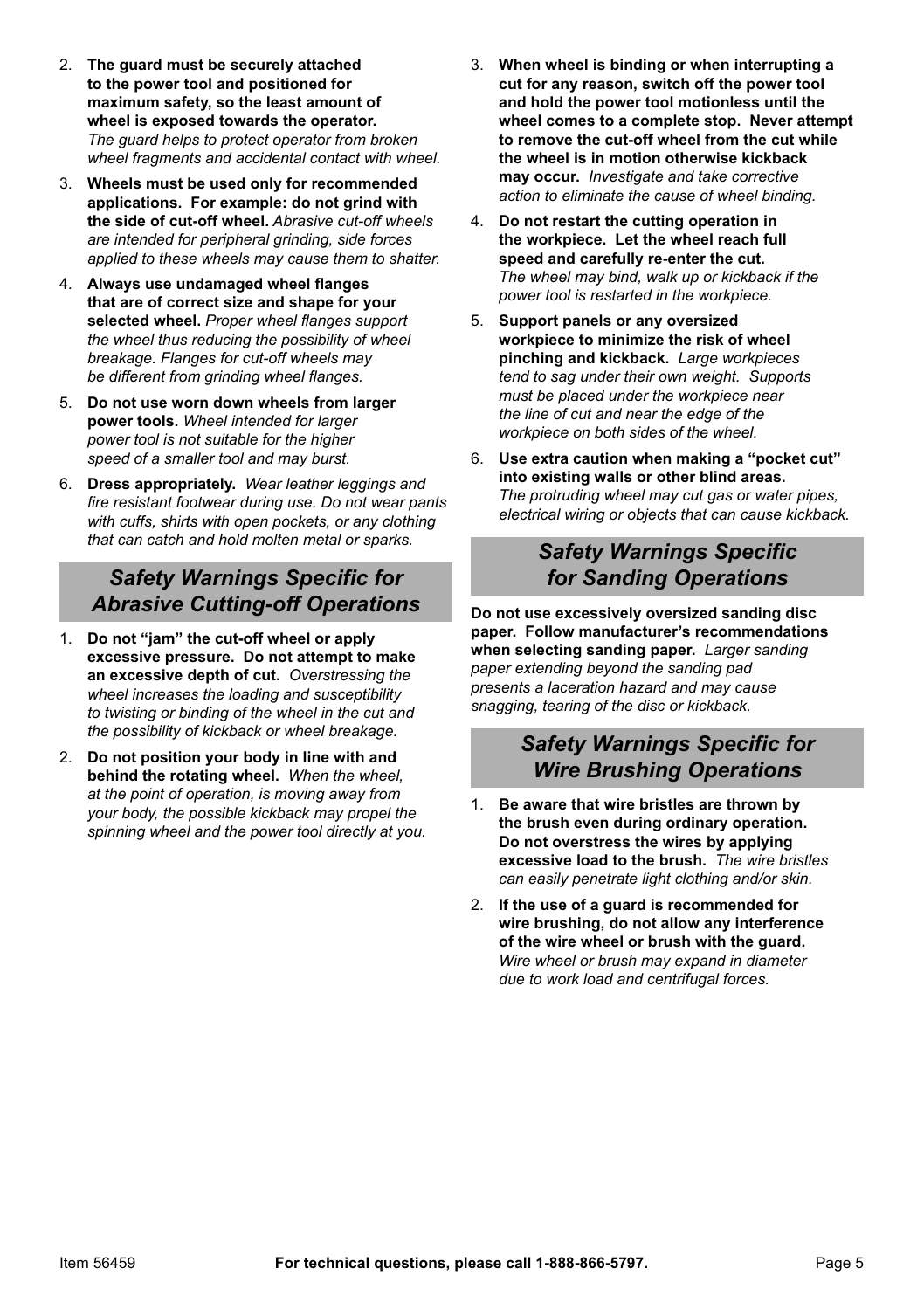## *Vibration Safety*

This tool vibrates during use. Repeated or long-term exposure to vibration may cause temporary or permanent physical injury, particularly to the hands, arms and shoulders. To reduce the risk of vibration-related injury:

- 1. Anyone using vibrating tools regularly or for an extended period should first be examined by a doctor and then have regular medical check-ups to ensure medical problems are not being caused or worsened from use. Pregnant women or people who have impaired blood circulation to the hand, past hand injuries, nervous system disorders, diabetes, or Raynaud's Disease should not use this tool. If you feel any medical or physical symptoms related to vibration (such as tingling, numbness, and white or blue fingers), seek medical advice as soon as possible.
- 2. Do not smoke during use. Nicotine reduces the blood supply to the hands and fingers, increasing the risk of vibration-related injury.
- 3. Wear suitable gloves to reduce the vibration effects on the user.
- 4. Use tools with the lowest vibration when there is a choice between different processes.
- 5. Include vibration-free periods each day of work.
- 6. Grip tool as lightly as possible (while still keeping safe control of it). Let the tool do the work.
- 7. To reduce vibration, maintain the tool as explained in this manual. If any abnormal vibration occurs, stop use immediately.



### *GROUNDING*

# **AWARNING**

**TO PREVENT ELECTRIC SHOCK AND DEATH FROM INCORRECT GROUNDING: Check with a qualified electrician if you are in doubt as to whether the outlet is properly grounded. Do not modify the power cord plug provided with the tool. Never remove the grounding prong from the plug. Do not use the tool if the power cord or plug is damaged. If damaged, have it repaired by a service facility before use. If the plug will not fit the outlet, have a proper outlet installed by a qualified electrician.**

### *Grounded Tools: Tools with Three Prong Plugs*



#### **3-Prong Plug and Outlet**

- 1. Tools marked with "Grounding Required" have a three wire cord and three prong grounding plug. The plug must be connected to a properly grounded outlet. If the tool should electrically malfunction or break down, grounding provides a low resistance path to carry electricity away from the user, reducing the risk of electric shock. **(See 3-Prong Plug and Outlet.)**
- 2. The grounding prong in the plug is connected through the green wire inside the cord to the grounding system in the tool. The green wire in the cord must be the only wire connected to the tool's grounding system and must never be attached to an electrically "live" terminal. **(See 3-Prong Plug and Outlet.)**
- 3. The tool must be plugged into an appropriate outlet, properly installed and grounded in accordance with all codes and ordinances. The plug and outlet should look like those in the preceding illustration. **(See 3-Prong Plug and Outlet.)**

## *Double Insulated Tools: Tools with Two Prong Plugs*



#### **Outlets for 2-Prong Plug**

- 1. Tools marked "Double Insulated" do not require grounding. They have a special double insulation system which satisfies OSHA requirements and complies with the applicable standards of Underwriters Laboratories, Inc., the Canadian Standard Association, and the National Electrical Code.
- 2. Double insulated tools may be used in either of the 120 volt outlets shown in the preceding illustration. **(See Outlets for 2-Prong Plug.)**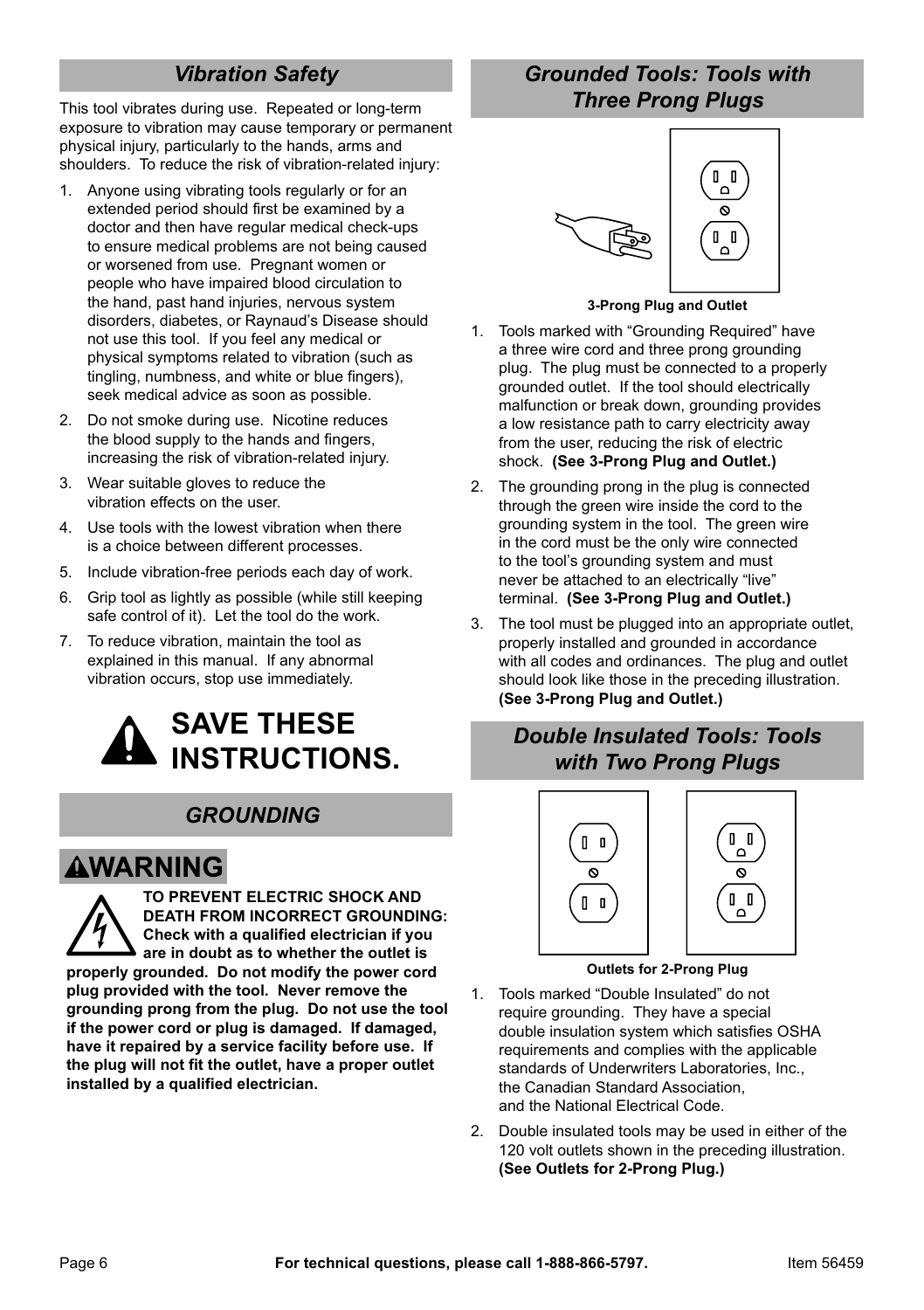# *Extension Cords*

- 1. *Grounded* tools require a three wire extension cord. *Double Insulated* tools can use either a two or three wire extension cord.
- 2. As the distance from the supply outlet increases you must use a heavier gauge extension cord. Using extension cords with inadequately sized wire causes a serious drop in voltage, resulting in loss of power and possible tool damage. **(See Table A.)**
- 3. The smaller the gauge number of the wire, the greater the capacity of the cord. For example, a 14 gauge cord can carry a higher current than a 16 gauge cord. **(See Table A.)**
- 4. When using more than one extension cord to make up the total length, make sure each cord contains at least the minimum wire size required. **(See Table A.)**
- 5. If you are using one extension cord for more than one tool, add the nameplate amperes and use the sum to determine the required minimum cord size. **(See Table A.)**
- 6. If you are using an extension cord outdoors, make sure it is marked with the suffix "W-A" ("W" in Canada) to indicate it is acceptable for outdoor use.
- 7. Make sure the extension cord is properly wired and in good electrical condition. Always replace a damaged extension cord or have it repaired by a qualified electrician before using it.
- 8. Protect the extension cords from sharp objects, excessive heat, and damp or wet areas.

| <b>TABLE A: RECOMMENDED MINIMUM WIRE</b><br><b>GAUGE FOR EXTENSION CORDS* (120/240 VOLT)</b> |                                        |                 |     |      |      |  |  |
|----------------------------------------------------------------------------------------------|----------------------------------------|-----------------|-----|------|------|--|--|
| <b>NAMEPLATE</b><br><b>AMPERES</b>                                                           | <b>EXTENSION CORD</b><br><b>LENGTH</b> |                 |     |      |      |  |  |
| (at full load)                                                                               | 25 <sup>′</sup>                        | 50 <sup>′</sup> | 75' | 100' | 150' |  |  |
| $0 - 2.0$                                                                                    | 18                                     | 18              | 18  | 18   | 16   |  |  |
| $2.1 - 3.4$                                                                                  | 18                                     | 18              | 18  | 16   | 14   |  |  |
| $3.5 - 5.0$                                                                                  | 18                                     | 18              | 16  | 14   | 12   |  |  |
| $5.1 - 7.0$                                                                                  | 18                                     | 16              | 14  | 12   | 12   |  |  |
| $7.1 - 12.0$                                                                                 | 18                                     | 14              | 12  | 10   |      |  |  |
| $12.1 - 16.0$                                                                                | 14                                     | 12              | 10  |      |      |  |  |
| $16.1 - 20.0$                                                                                | 12                                     | 10              |     |      |      |  |  |
| * Based on limiting the line voltage drop to five volts at<br>150% of the rated amperes.     |                                        |                 |     |      |      |  |  |

# *Symbology*

| Double Insulated                                                                                                      |  |  |
|-----------------------------------------------------------------------------------------------------------------------|--|--|
| Volts                                                                                                                 |  |  |
| <b>Alternating Current</b>                                                                                            |  |  |
| Amperes                                                                                                               |  |  |
| no xxxx/min. No Load Revolutions per Minute (RPM)                                                                     |  |  |
| WARNING marking concerning Risk<br>of Eye Injury. Wear ANSI-approved<br>safety goggles with side shields.             |  |  |
| Read the manual before<br>set-up and/or use.                                                                          |  |  |
| WARNING marking concerning<br>Risk of Hearing Loss.<br>Wear hearing protection.                                       |  |  |
| <b>WARNING</b> marking<br>concerning Risk of Fire.<br>Do not cover ventilation ducts.<br>Keep flammable objects away. |  |  |
| WARNING marking concerning<br>Risk of Electric Shock.<br>Properly connect power cord<br>to appropriate outlet.        |  |  |

## *Warning Symbols and Definitions*

**This is the safety alert symbol. It is used to alert you to potential personal injury hazards. Obey all safety messages that follow this symbol to avoid possible injury or death.**

**Indicates a hazardous situation which, if not avoided, will result in death or serious injury.**

**AWARNING** 

**Indicates a hazardous situation which, if not avoided, could result in death or serious injury.**

**ACAUTION** 

**Indicates a hazardous situation which, if not** 

**avoided, could result in minor or moderate injury.**



**Addresses practices not related to personal injury.**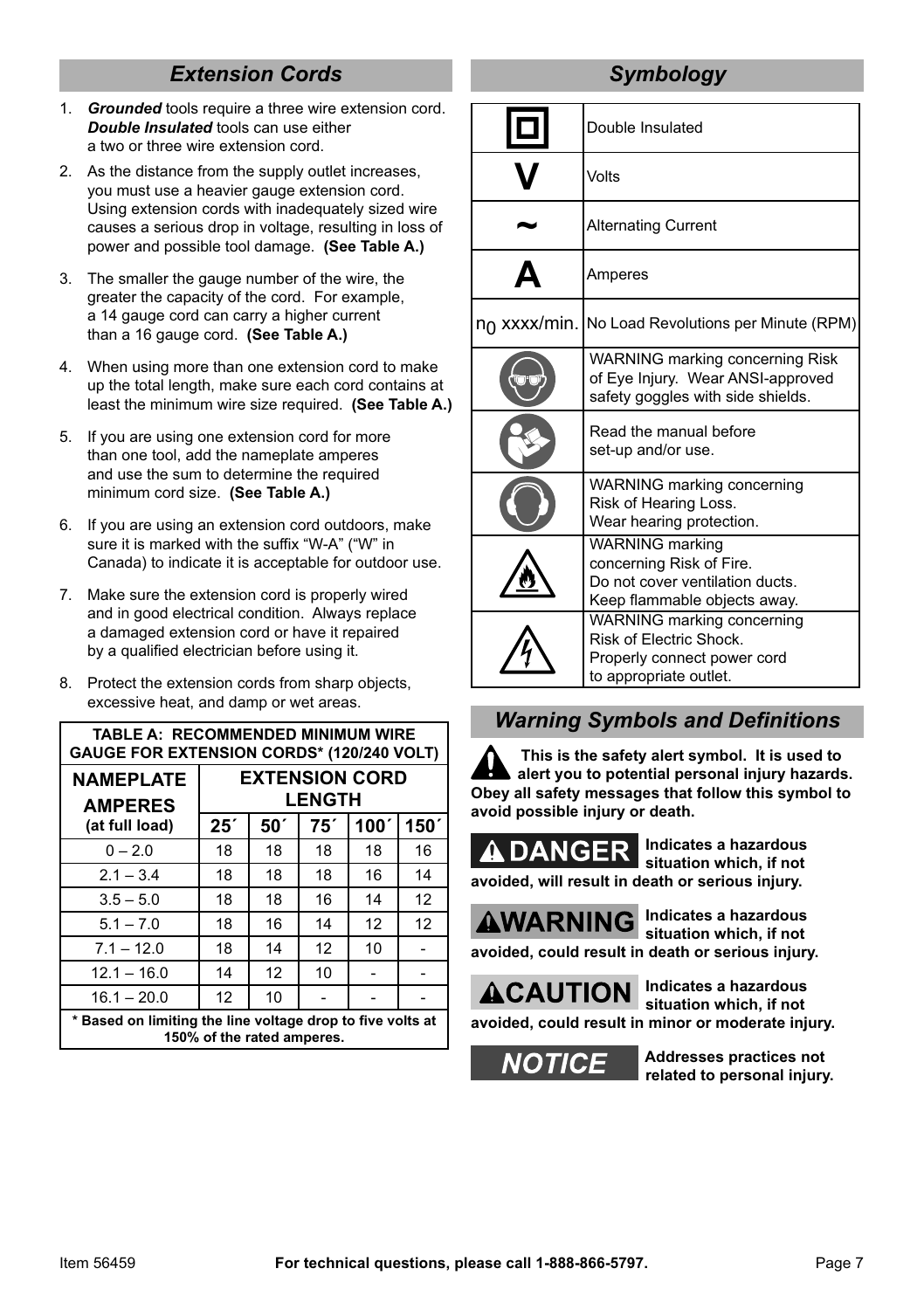## *Specifications*

| Electrical Rating       | 120 VAC / 60 Hz / 11 A                   |  |
|-------------------------|------------------------------------------|--|
| No Load Speed           | 11,000 RPM                               |  |
| Spindle Thread          | 5/8"-11 TPI Spindle<br>with 7/8" Adaptor |  |
| Max. Accessory Diameter | 4-1/2" (114mm)                           |  |

## *Functional Description*



- 1. Side Handle
- 2. Spindle Lock
- 3. Paddle Switch w/ Safety Lock
- 4. Switch Lock
- 5. Wheel Guard
- 6. Wheel Guard Bolt
- 7. Wheel Guard Lock Lever

## *OPERATION*



**Read the ENTIRE IMPORTANT SAFETY INFORMATION section at the beginning of this manual including all text under subheadings therein before set up or use of this product.**

# *Tool Set Up*

# **AWARNING**

**TO PREVENT SERIOUS INJURY FROM ACCIDENTAL OPERATION: Make sure that the Switch is in the OFF position and unplug the tool from its electrical outlet before performing any procedure in this section.**

*Adjusting the Wheel Guard*

# **AWARNING**

**TO PREVENT SERIOUS INJURY: Do not operate this tool without the Wheel Guard properly installed.**

- 1. Pull out the Wheel Guard Lock Lever.
- 2. Rotate the Wheel Guard as needed to shield you during the planned work.
- 3. Push the Wheel Guard Lock Lever back into place to secure the Wheel Guard.
- 4. Check the Wheel Guard to ensure it is firmly in place. Adjust if necessary before proceeding.

#### *Installing Auxiliary Side Handle*

# **AWARNING**

**TO PREVENT SERIOUS INJURY: Do not operate this tool with one hand only or without the Side Handle properly installed.**

- 1. The Side Handle may be installed in one of two positions, on either side of the Gear Housing.
- 2. Screw the threaded end of the Side Handle clockwise into the selected position. Tighten securely before beginning work.

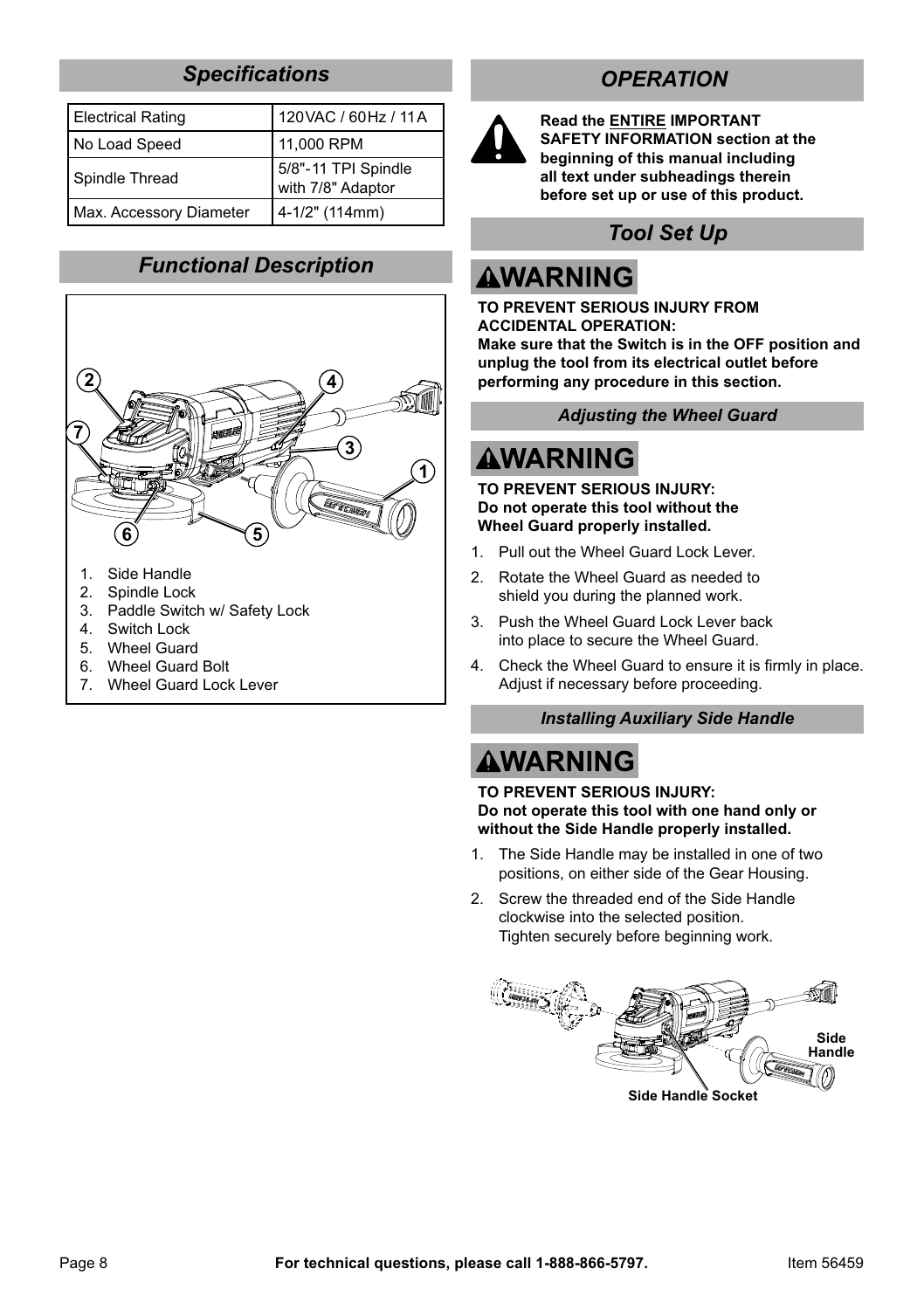#### *Installing a Non-threaded Grinding Wheel or Cut-Off Wheel*

- 1. For a Grinding Wheel, it MUST be:
	- rated to at least 11,000 RPM
	- no larger than 4-1/2" in diameter
	- fitted with a 7/8" round arbor hole
	- from 0.245″ up to 0.3″ thick (or 0.125″ to 0.195″ for combo wheels)
	- a type of grinding wheel suitable for surface grinding, not edge grinding
	- dry and clean
	- proven undamaged by inspection
- 2. For a Cut-Off Wheel, it MUST be:
	- rated to at least 11,000 RPM
	- no larger than 4-1/2" in diameter
	- fitted with a 7/8" round arbor hole
	- from 0.035″ up to 0.095″ thick (or 0.125″ to 0.195″ for combo wheels)
	- suitable for edge grinding, not surface grinding
	- dry and clean
	- proven undamaged by visual inspection

**WARNING: When using a Cut-Off Wheel, a wheel guard designed specifically for Cut-Off Wheels (not included) must be installed for adequate protection if the wheel fails.**



- 3. Press in and hold the Spindle Lock to prevent the Spindle from turning.
- 4. Remove the Flange Nut. Keep the Flange in position on the Spindle.
- 5. Thread the Flange Nut onto the Spindle. Wrench tighten only enough so that the wheel is securely held on the spindle.

**WARNING: To prevent serious injury, do not overtighten Flange Nut. Overtightening can damage the wheel, causing wheel failure.**

#### *Installing a Threaded Accessory*

# **ACAUTION**

**TO PREVENT INJURY: Wear heavy-duty work gloves when handling wire wheels and brushes. These accessories are sharp and can cause injury. Do not exceed maximum rated speed of brush. Do not use a damaged brush. Replace damaged brushes immediately. Damaged or worn brushes will forcefully shoot wires into all objects not covered by the guard.**

- 1. The accessory MUST be:
	- rated to at least 11,000 RPM
	- no larger than 4-1/2" in diameter
	- fitted with a threaded opening of 5/8" x 11 TPI.
	- undamaged
	- a sanding disc and backing pad, a sanding flap disc, a wire wheel or a wire cup brush (accessories not included).
- 2. Press in and hold the Spindle Lock Button to prevent the Spindle from turning.
- 3. Remove the Flange Nut and the Flange and keep in a safe place.
- 4. Thread disc accessory firmly onto the Spindle. Wrench tighten onto the Spindle.

### *Workpiece and Work Area Set Up*

- 1. Designate a work area that is clean and well-lit. The work area must not allow access by children or pets to prevent distraction and injury.
- 2. Route the power cord along a safe route to reach the work area without creating a tripping hazard or exposing the power cord to possible damage. The power cord must reach the work area with enough extra length to allow free movement while working.
- 3. Secure loose workpieces using a vise or clamps (not included) to prevent movement while working.
- 4. There must not be hazardous objects, such as utility lines or foreign objects, nearby that will present a hazard while working.
- 5. You must use personal safety equipment including, but not limited to, ANSI-approved eye and hearing protection, as well as heavy-duty work gloves.
- 6. Before beginning work, provide for sparks and debris that will fly off the work surface.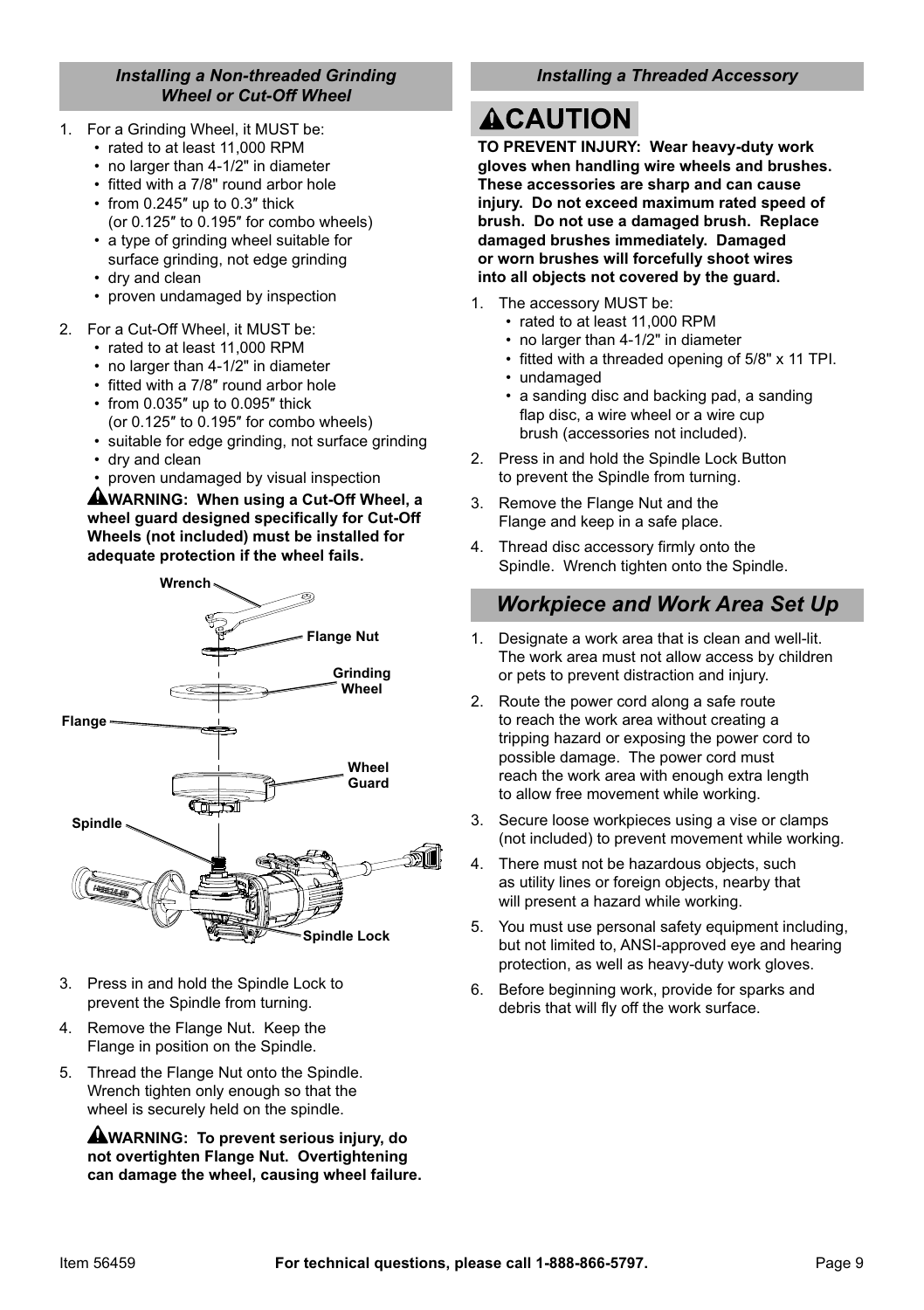### *General Operation*

# **AWARNING**

#### **TO PREVENT SERIOUS INJURY: Grip the tool firmly in both hands.**

- 1. Pull back on the Safety Lock and pull Paddle Switch upward to start the tool. For continuous operation depress the Switch Lock on the left side of the tool. To turn tool OFF, toggle the Safety Lock and the Paddle Switch will be released to the OFF position.
- 2. Allow the tool to come up to full speed before touching the work material.

**For grinding or sanding operations,** apply the wheel or disc to the work material at a 10°–15° angle, allowing the tool to operate at full speed. If the tool bogs down, use lighter pressure. To create a smoother surface, keep the tool moving over the work surface.

#### **For abrasive cutting-off operations,**

apply the cut-off wheel straight into the work material using only the edge of the wheel, allowing the tool to operate at full speed. If the tool bogs down, use lighter pressure.

**WARNING: Do not grind with the side of the cut-off wheel.** Abrasive cut-off wheels are intended for peripheral grinding; side forces applied to these wheels may cause them to shatter.

**NOTICE:** TO PREVENT TOOL DAMAGE: Only use the tool for 15-20 minutes at a time. Allow the tool to cool completely before next use.

3. **TO PREVENT ACCIDENTS, AFTER USE:** Turn off the tool. **WARNING! Allow the tool to come to a complete stop before setting it down.** Unplug the tool. Clean, then store the tool indoors out of children's reach.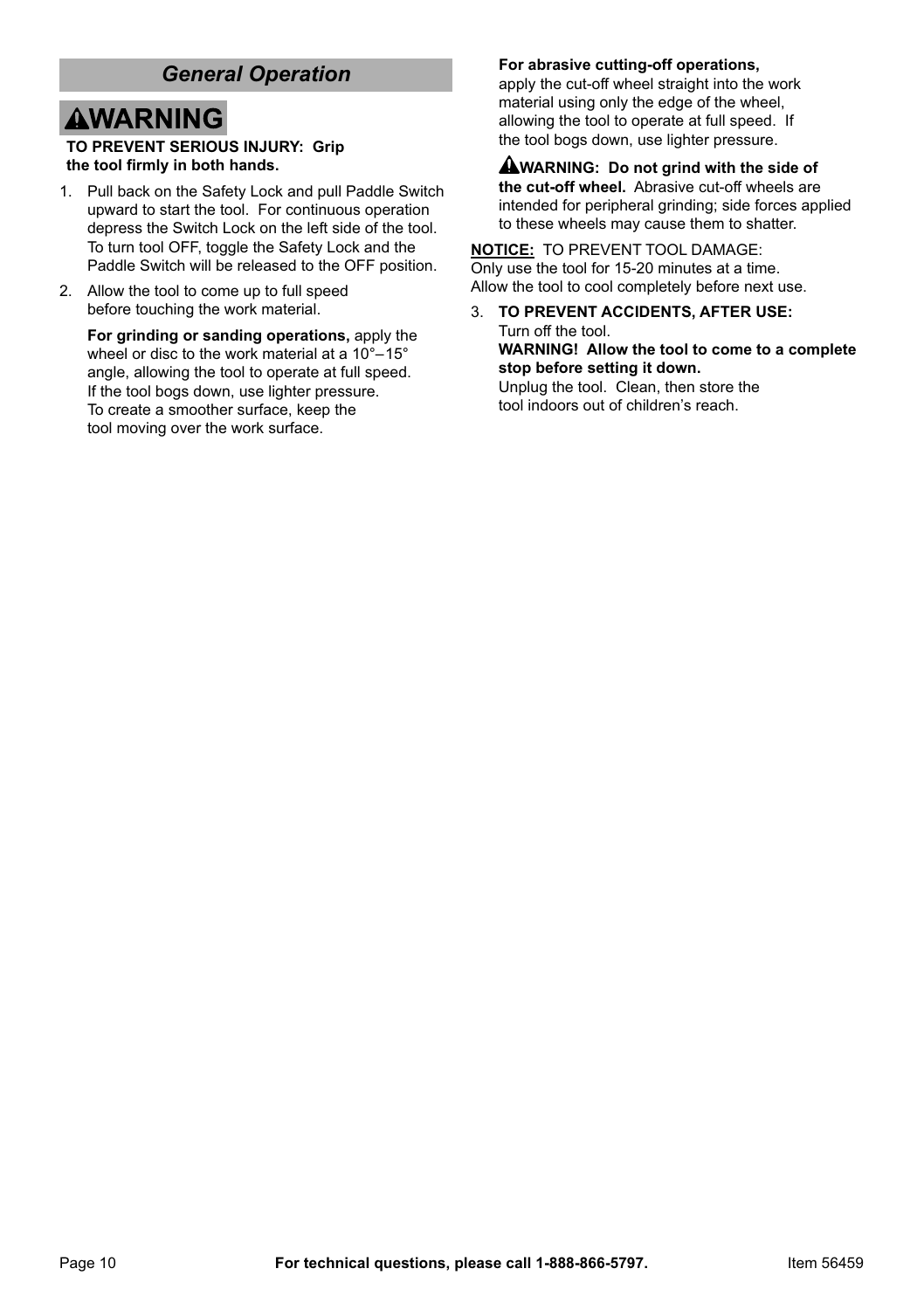## *MAINTENANCE AND SERVICING*



**Procedures not specifically explained in this manual must be performed only by a qualified technician.**

# **AWARNING**

**TO PREVENT SERIOUS INJURY FROM ACCIDENTAL OPERATION:**

**Make sure that the Switch is locked and unplug the tool from its electrical outlet is removed before performing any procedure in this section. TO PREVENT SERIOUS INJURY FROM TOOL FAILURE:**

**Do not use damaged equipment.** 

**If abnormal noise or vibration occurs, have the problem corrected before further use.**

### *Cleaning, Maintenance, and Lubrication*

- 1. **BEFORE EACH USE,** inspect the general condition of the tool. Check for:
	- loose hardware
	- misalignment or binding of moving parts
	- damaged cord/electrical wiring,
	- cracked or broken parts
	- any other condition that may affect its safe operation.
- 2. **AFTER USE,** wipe external surfaces of the tool with clean cloth.
- 3. Periodically blow dust and grit out of the motor vents using dry compressed air. Wear ANSIapproved safety goggles and NIOSH-approved breathing protection while doing this.
- 4. **WARNING! If the supply cord of this power tool is damaged, it must be replaced only by a qualified service technician.**

## *Troubleshooting*

| Problem                                                        | <b>Possible Causes</b>                                                    | <b>Likely Solutions</b>                                                                                                                                                                                 |  |  |  |
|----------------------------------------------------------------|---------------------------------------------------------------------------|---------------------------------------------------------------------------------------------------------------------------------------------------------------------------------------------------------|--|--|--|
| Tool will not start.                                           | 1. Cord not connected.                                                    | 1. Check that cord is plugged in.                                                                                                                                                                       |  |  |  |
|                                                                | 2. No power at outlet.                                                    | 2. Check power at outlet. If outlet is unpowered,<br>turn off tool and check circuit breaker. If breaker<br>is tripped, make sure circuit is right capacity<br>for tool and circuit has no other loads. |  |  |  |
|                                                                | 3. Tool's thermal reset<br>breaker tripped (if equipped).                 | 3. Turn off tool and allow to cool.<br>Press reset button on tool.                                                                                                                                      |  |  |  |
|                                                                | 4. Internal damage or wear. (Carbon<br>brushes or switch, for example.)   | 4. Have technician service tool.                                                                                                                                                                        |  |  |  |
| Tool operates slowly.                                          | 1. Excess pressure applied to workpiece.                                  | 1. Decrease pressure, allow tool to do the work.                                                                                                                                                        |  |  |  |
|                                                                | 2. Power being reduced by long or<br>small diameter extension cord.       | 2. Eliminate use of extension cord. If an extension<br>cord is needed, use one with the proper<br>diameter for its length and load. See Extension<br>Cords in GROUNDING section.                        |  |  |  |
| Performance<br>decreases over time.                            | Carbon brushes worn or damaged.                                           | Have qualified technician replace brushes.                                                                                                                                                              |  |  |  |
| Excessive noise<br>or rattling.                                | Internal damage or wear. (Carbon brushes or<br>bearings, for example.)    | Have technician service tool.                                                                                                                                                                           |  |  |  |
| Overheating.                                                   | 1. Forcing tool to work too fast.                                         | 1. Allow tool to work at its own rate.                                                                                                                                                                  |  |  |  |
|                                                                | 2. Blocked motor housing vents.                                           | 2. Wear ANSI-approved safety goggles and NIOSH-<br>approved dust mask/respirator while blowing<br>dust out of motor using compressed air.                                                               |  |  |  |
|                                                                | 3. Motor being strained by long or<br>small diameter extension cord.      | 3. Eliminate use of extension cord. If an extension<br>cord is needed, use one with the proper<br>diameter for its length and load. See Extension<br>Cords in GROUNDING section.                        |  |  |  |
| Tool does not<br>grind, sand or<br>brush effectively.          | 1. Disc accessory may be loose on Spindle.                                | 1. Be sure disc accessory is of correct<br>dimension and Flange Arbor Nut is tight.                                                                                                                     |  |  |  |
|                                                                | 2. Disc accessory may be damaged,<br>worn or wrong type for the material. | 2. Check condition and type of disc accessory. Use<br>only proper type of disc accessory in good condition.                                                                                             |  |  |  |
| Follow all safety precautions whenever diagnosing or servicing |                                                                           |                                                                                                                                                                                                         |  |  |  |

**the tool. Disconnect power supply before service.**